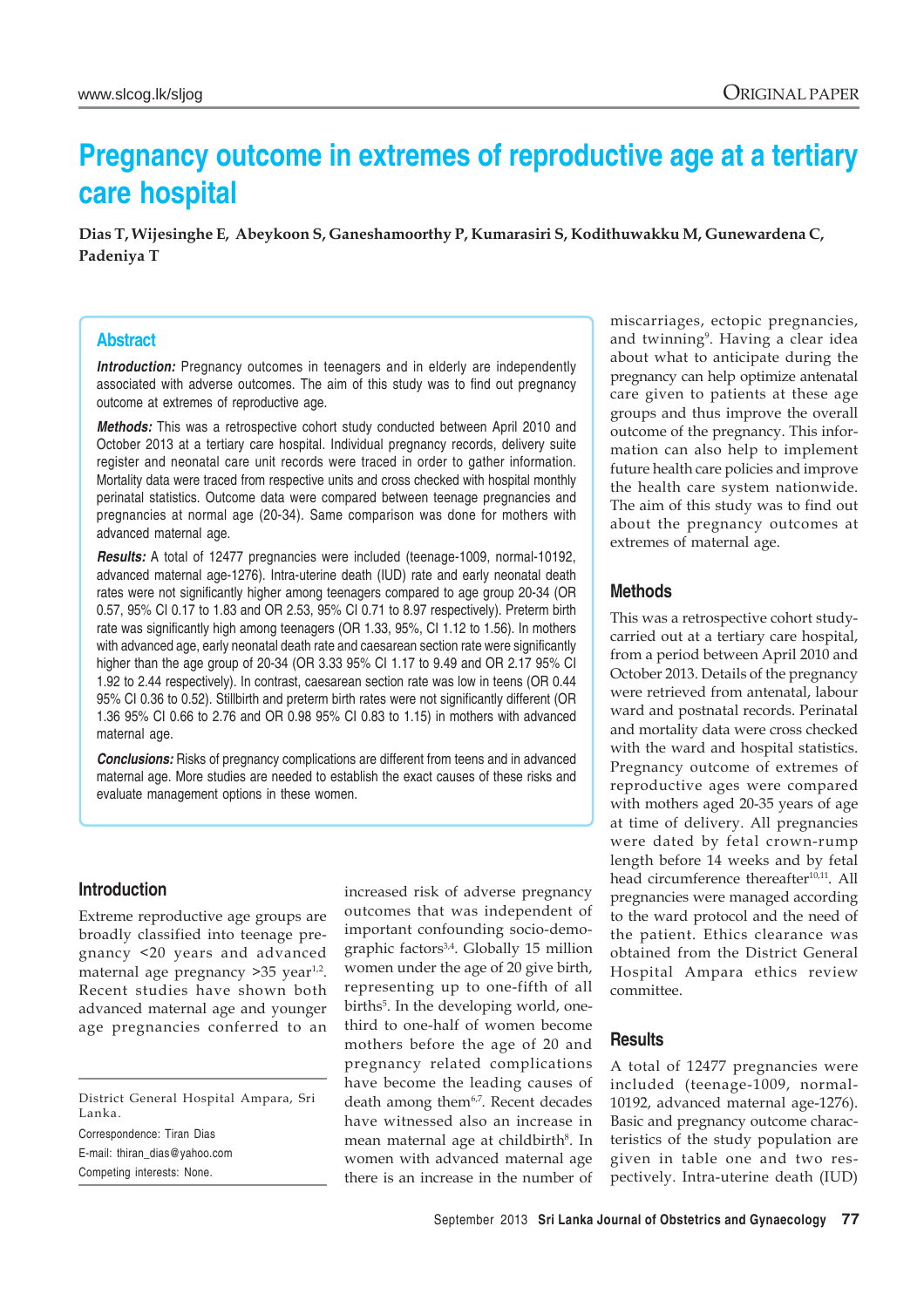|                   | Teenage (12-19) | Normal (20-34) | Advanced maternal age (35-51) |
|-------------------|-----------------|----------------|-------------------------------|
|                   |                 |                |                               |
| Total (%)         | 1009 (8%)       | 10192 (81.7)   | 1276 (10.3%)                  |
| Mean age (SD) yrs | 18.4(0.8)       | 26.7(3.9)      | 37.1(2.02)                    |
| Primi (%)         | 939 (93)        | 3933 (38.6)    | 125(9.8)                      |
| Multi (%)         | 70(7)           | 6259 (61.4)    | 1151 (90.2)                   |

**Table1. Basic characteristics of the study group**

**Table 2. Outcome characteristics of the study group**

|                    | Teenage (12-19) | Normal (20-34) | Advanced maternal age (35-51) |
|--------------------|-----------------|----------------|-------------------------------|
| Normal outcome     | 1003/1009       | 10111/10192    | 1262/1276                     |
| <b>IUD</b>         | 3               | 53             | 9                             |
| <b>END</b>         | 3               | 12             | 5                             |
| LNND               | $\mathsf 0$     | 16             | $\pmb{0}$                     |
| Preterm deliveries | 210             | 1687           | 208                           |
| Term deliveries    | 899             | 8505           | 968                           |
| <b>NVD</b>         | 871             | 7472           | 715                           |
| <b>LSCS</b>        | 137             | 2701           | 560                           |

rate and early neonatal death rates were not significantly higher among teenagers compared to the age group of 20-34 (OR 0.57, 95% CI 0.17 to 1.83 and OR 2.53, 95% CI 0.71 to 8.97 respectively). Preterm birth rate was significantly high among teenagers (OR 1.33, 95%, CI 1.12 to 1.56). Mothers with advanced age, early neonatal death rate and caesarean section rate were significantly higher than the age group 20-34 (OR 3.33 95% CI 1.17 to 9.49 and OR 2.17 95% CI 1.92 to 2.44 respectively). In contrast, caesarean section rate was low in teens (OR 0.44 95% CI 0.36 to 0.52).

Stillbirth and preterm birth rates were not significantly different (OR 1.36 95% CI 0.66 to 2.76 and OR 0.98 95% CI 0.83 to 1.15) in mothers with advanced maternal age.

## **Discussion**

Our study demonstrated that complications surrounding teens and advanced maternal age pregnancies are different. It has been shown that nearly 60% of all girls are married by the age of 18 years and one fourth is married by the age of 15 years in South Asia12. Within South Asia, the recorded teenage pregnancy rate is highest in Bangladesh 35% followed by Nepal 21% and India 21%13. Recent population study by Tyrberg et al concluded that the annual incidence of teenage births in Sweden decreased significantly from 7.7 to 1.6% from 1973 to 20104 . Incidence of teenage pregnancy in our population remained higher (8%) than national figure (6.5%) for Sri Lanka but lesser than other South Asian countries<sup>14</sup>.

Preterm delivery rate was significantly higher among teens than the normal age group in our study population. Preterm labour is responsible